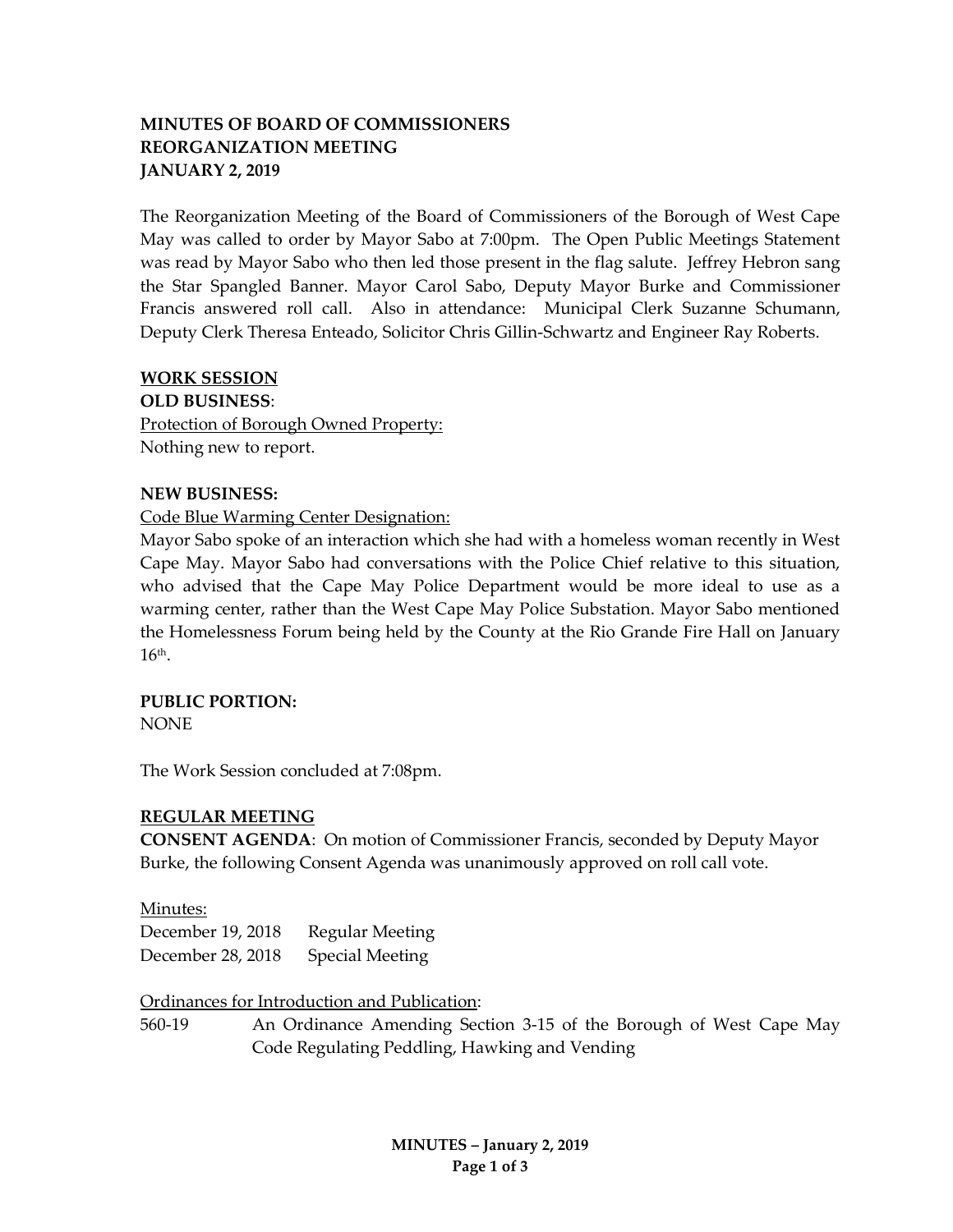Resolutions:

- 01-19 Temporary Budget
- 02-19 Temporary Budget Water/Sewer
- 03-19 Adopting Cash Management Plan
- 04-19 Dates, Time and Place of Board of Commissioners Meetings
- 05-19 Designated Holidays
- 06-19 Designation of Departments for Borough Commissioners
- 07-19 Official Depositories and Signatures
- 08-19 Fixing Rate of Interest on Delinquent Taxes and Assessment and Fixing a Six Percent (6%) Penalty on Delinquent Taxes and Municipal Charges
- 09-19 Authorizing Tax Assessor to File Regular Appeals on Behalf of the Borough of West Cape May
- 10-19 Designation of Officials for Joint Insurance Fund and Municipal Excess Liability Fund
- 11-19 Designation of Official Newspaper
- 12-19 Establishing Petty Cash Fund
- 13-19 Establishing Change Fund
- 14-19 Deferred School Tax Levy Lower Cape May Regional School
- 15-19 Deferred School Tax Levy West Cape May Elementary School
- 16-19 Appointment of Deputy Municipal Clerk
- 17-19 Appointment of Municipal Housing Liaison and Trust Fund Reporter
- 18-19 Appointing Class III Member of the Planning Board
- 19-19 Renewal of Trailer Park License for Broadway Trailer Park
- 20-19 Renewal of Trailer Park License for Westwood Mobile Estates
- 21-19 Reaffirming the Borough's Civil Rights Policy
- 22-19 Appointing Animal Control Officers in the Borough of West Cape May Animal Control of South Jersey
- 23-19 Appointing Borough Solicitor
	- Barry, Corrado, Grassi & Gillin-Schwartz, PC
- 24-19 Appointing Municipal Auditor
	- Ford, Scott & Associates, LLC
- 25-19 Appointing Bond Counsel McManimon, Scotland & Baumann, LLC
- 26-19 Appointing Risk Management Consultant Marsh McLennan Agency
- 27-19 Appointing Public Defender
- Michael Sorensen, Esquire 28-19 Appointing Municipal Prosecutor
	- Daniel M. Kurkowski, Esquire
- 29-19 Appointing COAH Counsel Jeffrey R. Surenian & Associates, LLC 30-19 Appointing COAH Administrative Agent
	- TRIAD Associates
- 31-19 Approving Social Affairs Permit Cape May Stage, Inc.